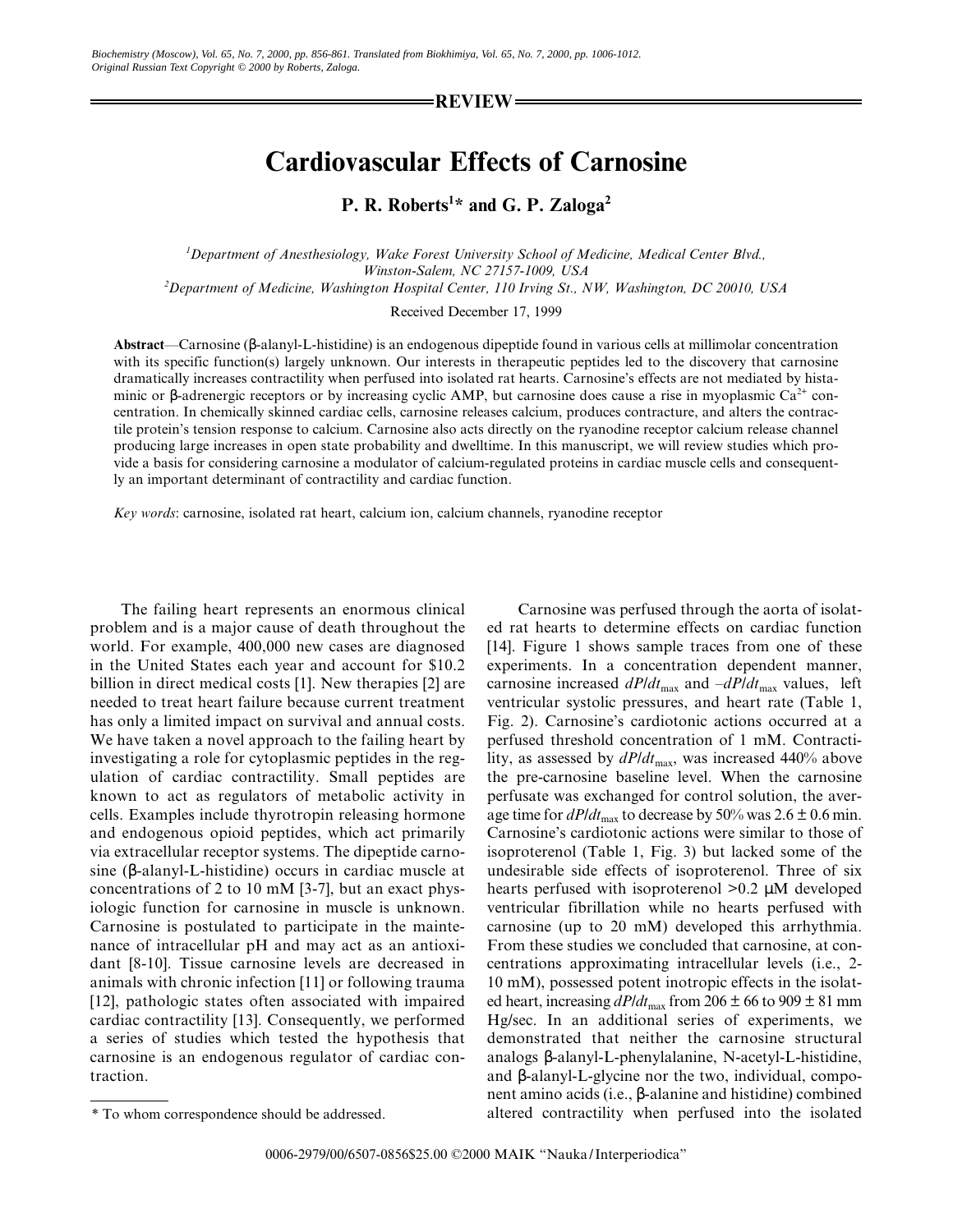heart. Thus, the ability of carnosine to increase cardiac contractility was specific to its peptide structure.

We also investigated possible pharmacologic pathways for carnosine's inotropic effects [14]. Histamine, perfused at  $10^{-7}$  to  $10^{-2}$  M, failed to increase contractility in 5 isolated hearts and at the highest concentration it depressed contraction, suggesting that carnosine did not mediate its cardiotonic actions via conversion to histamine [12, 15]. Following β-adrenergic receptor blockade by perfusion of isolated hearts with propranolol  $(0.1 \mu M)$ , carnosine administration increased contractility. β-Adrenergic blockade was confirmed by lack of response to isoproterenol before and after carnosine perfusion. Thus, carnosine did not appear to depend upon the β-adrenergic receptor for its cardiotonic effects. cAMP production by carnosine's action was ruled out by studies on isolated myocardial cell suspensions in which epinephrine increased [cAMP] from  $0.62 \pm 0.05$  to  $1.13 \pm 0.14$  pg/ml ( $p \le 0.05$ ) and forskolin increased the levels to  $3.53 \pm 0.48$  pg/ml ( $p < 0.05$ ). Carnosine failed to elevate cAMP levels in the myocardial cells, with concentrations of  $0.76 \pm 0.11$  and  $0.70 \pm 0.08$  pg/ml measured in the presence of 5 and 10 mM carnosine, respectively.

We next investigated carnosine's effect on free intracellular calcium utilizing experiments with myocyte suspensions loaded with the fluorescent indicator Fura-2 acetoxymethyl ester [14]. Following baseline determinations of myoplasmic  $[Ca^{2+}]$ , the effects of carnosine (4)



Fig. 1. Representative traces of ventricular contraction showing the effect of carnosine on ventricular pressures in an isolated rat heart. Hearts were treated with 0 (a), 5 (b), and 10 mM (c) carnosine.

to 20 mM), thapsigargin ( $10^{-5}$  M), and BayK (1,4-dihydro-2,6-dimethyl-5-nitro-4-[2-(trifluoromethyl) phenyl]pyridine-3-carboxylic acid methyl ester)  $(10^{-5} M)$ on  $[Ca^{2+}]$  were tested. Carnosine increased free intracel-

| Parameter             | Carnosine, mM     |              |                |             |                |             |              |             |
|-----------------------|-------------------|--------------|----------------|-------------|----------------|-------------|--------------|-------------|
|                       | $\mathbf{0}$      | $\mathbf{1}$ | $\overline{2}$ | 3           | $\overline{4}$ | 5           | 8            | 10          |
| LV-systolic, mm Hg    | $24 \pm 2$        | $27 \pm 2$   | $35 \pm 3*$    | $45 \pm 5*$ | $48 \pm 2*$    | $53 \pm 3*$ | $62 \pm 4*$  | $68 \pm 4*$ |
| LV-diastolic, mm Hg   | $10 \pm 3$        | $10 \pm 3$   | $10 \pm 4$     | $8 \pm 4$   | $10 \pm 4$     | $7 \pm 3$   | $13 \pm 6$   | $13 \pm 7$  |
| Heart rate, beats/min | $55 \pm 10$       | $67 \pm 5*$  | $72 \pm 6*$    | $76 \pm 2*$ | $74 \pm 6*$    | $76 \pm 5*$ | $73 \pm 11*$ | $77 \pm 9*$ |
| Parameter             | Isoproterenol, µM |              |                |             |                |             |              |             |
|                       | $\mathbf{0}$      |              | 0.05           |             | 0.1            |             | 0.2          |             |
| LV-systolic, mm Hg    | $34 \pm 8$        |              | $52 \pm 10*$   |             | $74 \pm 11*$   |             | $79 \pm 9*$  |             |
| LV-diastolic, mm Hg   | $15 \pm 8$        |              | $15 \pm 8$     |             | $15 \pm 6$     |             | $22 \pm 12$  |             |
| Heart rate, beats/min | $64 \pm 4$        |              | $63 \pm 2$     |             | $69 \pm 8$     |             | $63 \pm 2$   |             |
|                       |                   |              |                |             |                |             |              |             |

Table 1. Isolated rat heart left-ventricular systolic and diastolic pressures and heart rate response to increasing doses of carnosine ( $n = 6$ ) and isoproterenol ( $n = 6$ ) (data are mean  $\pm$  SEM)

 $* p < 0.05$  compared to baseline (ANOVA plus Tukey's multiple comparison test).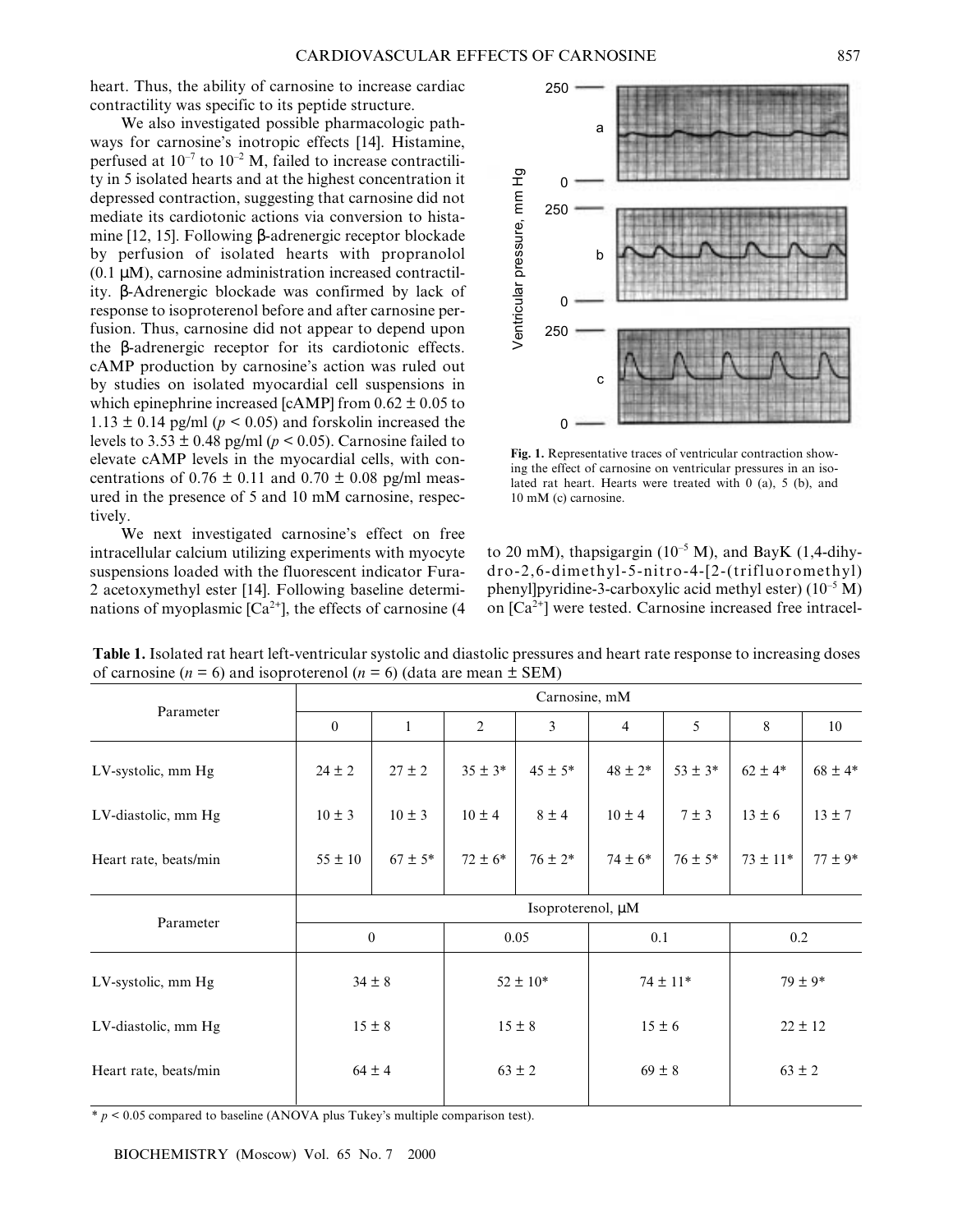$-400$ [Carnosine], mM Fig. 2. Concentration-dependent effects of carnosine on  $dP/dt_{\text{max}}$  in isolated heart studies. From 1 to 10 mM, carnosine produced an increase in  $dP/dt_{\text{max}}$  (1). As measured by  $-dP/dt_{\text{max}}$  (2), rate of relaxation was also increased by increasing concentrations of carnosine (lower part of graph). All  $\overline{2}$ 

post-carnosine values  $(+dP/dt_{\text{max}})$  and  $-dP/dt_{\text{max}})$  are statistically, significantly different (\*) from the pre-carnosine control



The effects of carnosine on contractility of the isolated heart and on free intracellular calcium levels in isolated cardiac myocytes prompted us to investigate the involvement of carnosine in myocardial calcium regulation. Chemically skinned rat ventricle cells were mounted for a calcium loading/releasing paradigm with tension measurements to assess carnosine's effect on calcium regulation in this model [14]. Carnosine, in a concentration dependent manner (5 to 40 mM), produced calcium release and tension responses in the skinned ventricular muscle cells (Fig. 4). Carnosine was less potent than caffeine (a releaser of intracellular calcium) for tension development, with 40 mM carnosine producing 80% of the tension produced by 20 mM caffeine. Procaine, a local anesthetic that blocks calcium release from the ryanodine receptor channel [16], effectively blocked the tension response to 40 mM carnosine, suggesting that carnosine acted by opening this calcium release channel.

A previous study by Lamont and Miller [17] reported that carnosine increased both skeletal and cardiac muscle contractile protein response to calcium. Investigation of detergent-treated (sarcoplasmic reticulum-deprived), chemically skinned rat ventricle cells by our colleagues showed that the effect of carnosine on contractile protein tension response to  $[Ca^{2+}]$  was influenced by the  $[Ca^{2+}]$  environment [14]. The small amount of tension generated at  $pCa = 6.4$  (or  $[Ca^{2+}] = 0.398 \mu M$ ) was not altered by carnosine while at  $pCa = 6.0$  (or  $[Ca^{2+}] = 1.0 \mu M$ ) carnosine reduced the tension response by 50%. At pCa = 5.4 (or  $[Ca^{2+}]$  = 3.98  $\mu$ M) carnosine was without effect, and at  $pCa = 4.8$  (or  $[Ca^{2+}] =$ 15.85 µM) the tension response was increased by 120%. We concluded from these tension studies that carnosine altered cardiac contractility by acting on two different mechanisms: the major intracellular calcium release channel and the contractile proteins. Furthermore, carnosine's effect on these processes may be dependent upon the existing myoplasmic  $[Ca^{2+}]$ , which can change markedly from nanomolar to micromolar concentrations during excitation-contraction coupling.

The ryanodine receptor (calcium release channel), a homotetrameric protein, is considered the main pathway for calcium release in both skeletal and cardiac muscle. It is a ligand-gated channel with naturally occurring modulators, which regulate open and closed states of the channel (activators include ATP, low calcium concentration; inactivators include magnesium, high calcium concentration, calmodulin). The cardiac ryanodine receptor protein isoform (RYR2) was isolated by our colleagues for investigation of carnosine's effects on

Fig. 3. The effect of isoproterenol on ventricular contraction  $(dP/dt<sub>max</sub>)$  in the isolated rat heart. Isoproterenol increased  $dP/dt_{\text{max}}$  (1) and  $-dP/dt_{\text{max}}$  (2) in a dose-dependent manner. All post-isoproterenol values  $(+dP/dt<sub>max</sub>)$  and  $-dP/dt<sub>max</sub>$ ) are statistically, significantly different (\*) from pre-isoproterenol control values.





values.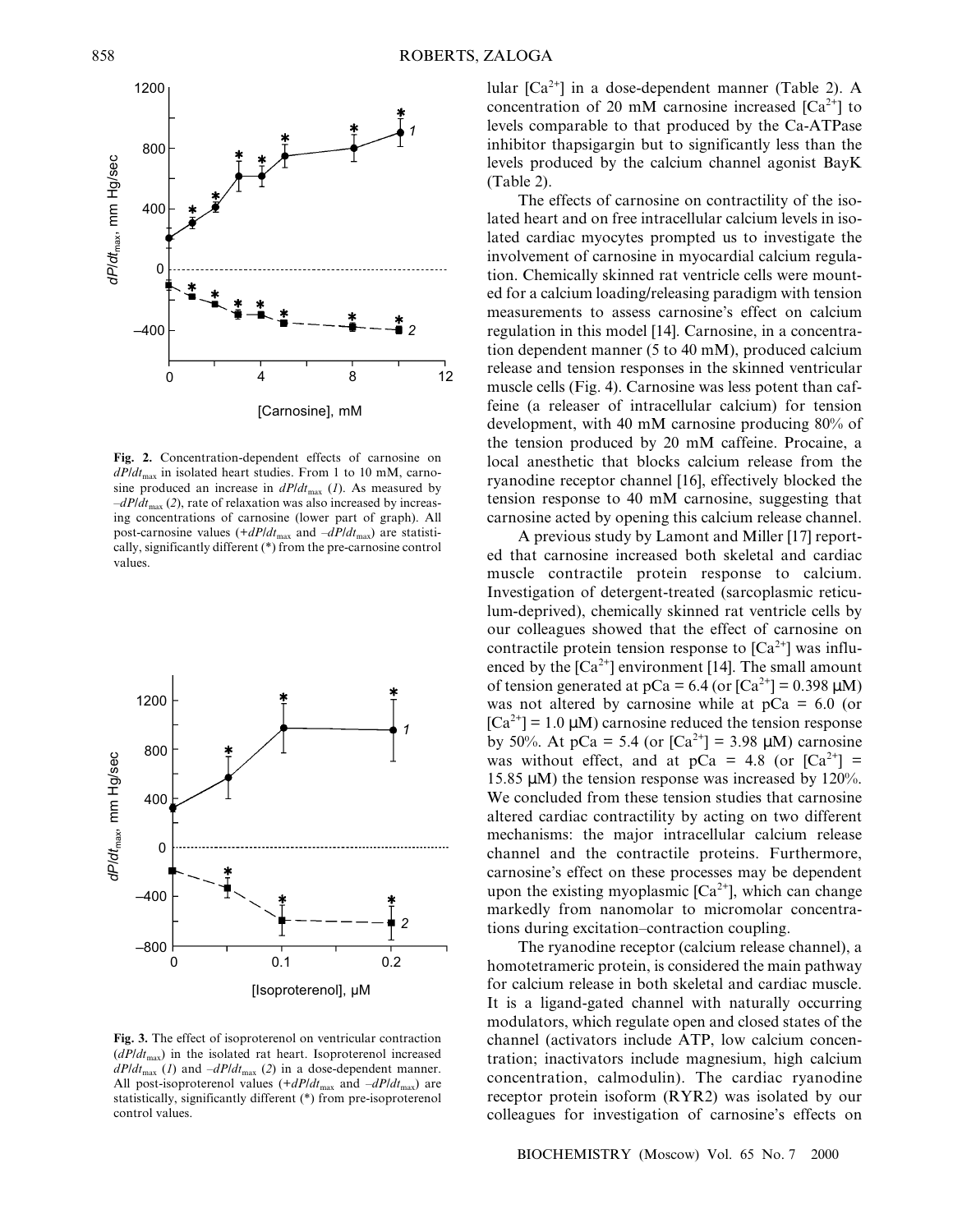Table 2. Effect of carnosine on myocyte free intracellular calcium levels (values are means ± SEM)

| Agent                                                                  | Free intracellular calcium, nM                                   |  |  |  |  |
|------------------------------------------------------------------------|------------------------------------------------------------------|--|--|--|--|
| Control (saline)                                                       | $499 \pm 50$                                                     |  |  |  |  |
| Carnosine                                                              |                                                                  |  |  |  |  |
| $4 \text{ mM}$<br>$8 \text{ mM}$<br>$12 \text{ mM}$<br>$20 \text{ mM}$ | $616 \pm 59*$<br>$693 \pm 38*$<br>$755 \pm 46*$<br>$824 \pm 90*$ |  |  |  |  |
| Thapsigargin $(10^{-5} M)$                                             | $997 \pm 143*$                                                   |  |  |  |  |
| BayK $(10^{-5} M)$                                                     | $2776 \pm 607*$                                                  |  |  |  |  |

 $p \le 0.05$  compared to baseline by ANOVA and Tukey's multiple comparison test. \*

radioligand binding and on the gating properties of single, purified, and reconstituted channels [14]. Binding of [<sup>3</sup>H]ryanodine to RYR is increased by modulators that increase the open state conformation of the RYR channel [18]. [<sup>3</sup>H]Ryanodine binding to RYR is optimized by the non-hydrolyzable ATP analog AMP-PCP (1 mM) and 100  $\mu$ M Ca<sup>2+</sup>, and in the absence of AMP-PCP the binding affinity is reduced by half. Carnosine affected [ 3 H]ryanodine binding in a way similar to AMP-PCP by increasing binding affinity. In contrast, the dipeptide βalanyl-L-glycine at 20 mM had no effect on binding. The activation of  $[{}^{3}H]$ ryanodine binding to RYR2 caused by



Fig. 4. Carnosine produces tension in chemically skinned cardiac muscle cells. Increasing concentrations of carnosine produced increased tension responses up to 60 mg as carnosine was increased from 10 to 40 mM. These tension responses are a direct consequence of calcium release from the sarcoplasmic reticulum stores.

BIOCHEMISTRY (Moscow) Vol. 65 No. 7 2000

carnosine was consonant with the effects observed when a single, cation-conducting RYR2 molecule was exposed to carnosine in electrophysiologic, planar lipid bilayer experiments [14]. Increasing concentrations of carnosine (1 to 5 mM) applied to the cytoplasmic (CIS) chamber produced increases in the channel's open state probability (Po), reaching 6-fold the control Po at 5 mM carnosine (Fig. 5). At 10 and 20 mM, carnosine caused a decline in activation down to 3-fold control Po levels. Carnosine (10 mM) produced a 2-fold increase in the longer open-state dwelltime constants of the channel while no statistically significant effect of carnosine on the closed dwelltime constants was found. The 6-fold increase in open state probability and the 2-fold increase in open dwelltime states produced by carnosine suggest that this dipeptide regulates the major calcium release channel in cardiac muscle.

In a separate set of experiments, we evaluated the effect of carnosine on vascular tone of isolated thoracic aortic rings from rats [19]. Aortic rings were preconstricted with phenylephrine. Carnosine (0.625-20 mM) produced dose-dependent vascular relaxation that was independent of endothelium. This effect was not produced by L-histidine and/or β-alanine. The soluble cyclic-GMP guanylate cyclase inhibitor methylene blue significantly decreased the relaxation produced by carnosine suggesting that carnosine's vasodilatory actions were mediated by induction of cGMP in vascular smooth muscle.

Ischemia is a common cause of myocardial damage. Carnosine possesses antioxidant properties and has been shown to scavenge oxygen free radicals, protect mitochondrial membranes from free radical damage, decrease lipid peroxidation of cell membranes, and has inotropic properties. Thus, it is reasonable to propose



Fig. 5. The dose dependent effects of carnosine on the opening/closing of a single ryanodine receptor calcium release channel incorporated into a lipid bilayer. Traces show highest open state probability at 5 mM carnosine, and as carnosine was increased to 20 mM, the potentiation effect was diminished.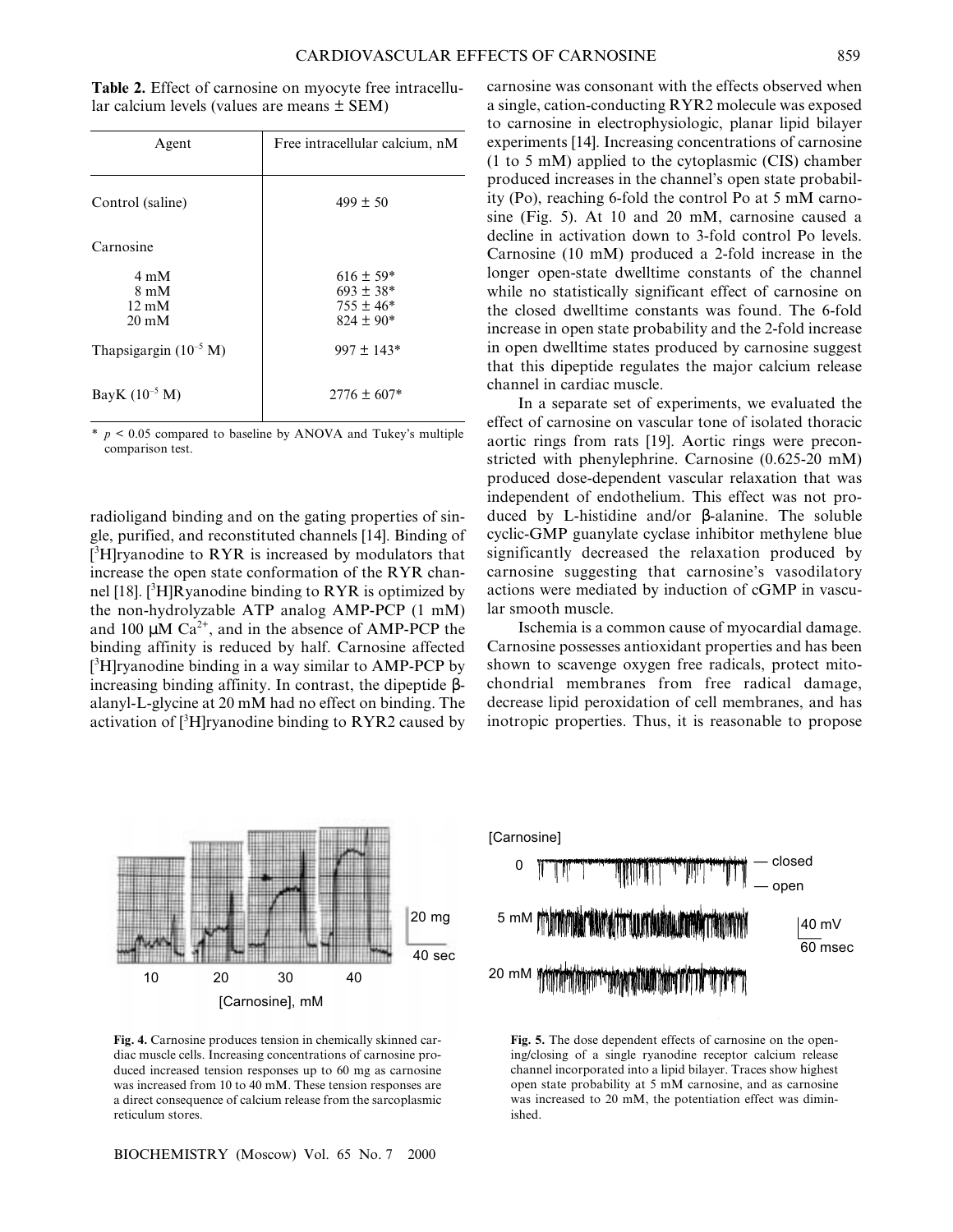that carnosine may protect the heart from injury and improve function following cardiac ischemia. Prokop'eva et al. [20] evaluated the effect of carnosine (15 mM) in isolated rat hearts after hypoxia and reoxygenation. Carnosine increased coronary blood flow, diminished release of lactate dehydrogenase, and decreased the extent of contracture. In other studies, Rusakov and Dolgikh [21] studied the effect of carnosine on myocardial integrity in rats following hemorrhage-induced myocardial ischemia. Rats were hemorrhaged until cardiac arrest, and 4-6 min later the animals were resuscitated with blood with or without carnosine, closed cardiac massage, and artificial ventilation. Resuscitated rats that received carnosine had decreased coronary levels of two cardiac enzymes (aspartic aminotransferase and malic dehydrogenase). The carnosine treated animals also had decreased levels of lipid peroxidation products (diene conjugates and malonic dialdehyde). Lee et al. [22] assessed the relative ability of carnosine or histidine to scavenge singlet oxygen (a reactive oxygen species) in isolated rat hearts. Hearts were isolated and after an equilibration period were perfused with buffer containing carnosine (1 mM) or histidine (1 or 10 mM) for 20 min, then subjected to 40 min of global ischemia. Then the hearts were reperfused for 30 min. Carnosine perfused hearts had significantly better functional recovery as assessed by improvement in left ventricle diastolic pressure and dP/dt than histidine. Carnosine did not improve coronary flow or heart rate following injury. These data suggest that carnosine protects the myocardial cell from ischemic injury. Gercken and colleagues [23] reported beneficial cardiac effects of carnosine when administered as part of cardioplegic solutions. Unfortunately, controlled clinical trials have not compared carnosine-containing cardioplegic solutions with non-carnosine solutions.

Dolgikh et al. [24] assessed the effect of carnosine (25 mg/kg) on post-resuscitation arrhythmias in rats. Carnosine administered at the start of resuscitation promoted earlier recovery of cardiac contractions and respiratory and corneal reflexes and decreased cardiac rhythm disturbances. Carnosine also improved cardiac bioenergetics as indicated by increased ATP and phosphocreatine levels. In addition, carnosine also decreased lipid peroxidation products in heart tissue. In our studies in isolated rat hearts we also saw a decreased incidence of ischemia induced cardiac arrhythmias (especially ventricular fibrillation) compared to hearts receiving control buffer or β-adrenergic agonists.

Carnosine has been reported to activate myofibrillar ATPase [25, 26]. Also, Simoniya et al. [27] evaluated the effect of carnosine on erythrocyte membrane Na,K-ATPase activity. The Na,K-ATPase activity of erythrocyte membranes (in vitro) was increased by carnosine. Interestingly, erythrocyte Na,K-ATPase activity was decreased in patients with congestive heart failure and acute myocardial infarction. The effect of carnosine on cardiac Na,K-ATPase activity is unknown. However, blockade of membrane Na,K-ATPase (i.e., digitalis) improves cardiac contractility. Thus, effects on this enzyme are unlikely to contribute to carnosine's inotropic actions. Carnosine was also reported to stimulate skeletal muscle sarcolemmal Na,K-ATPase<sup>1</sup>.

Our studies on isolated hearts did not determine if the inotropic effects of carnosine depend on the peptide acting intracellularly, extracellularly, or both. The skinned cell experiments identified two intracellular sites of action: carnosine-induced calcium release from the sarcoplasmic reticulum and an alteration of the contractile protein's tension-generating response to calcium. In the tension response of skinned muscle cells, carnosine effects were opposite at high and at low concentrations of calcium and consistent with carnosine's facilitation of contraction (at high calcium) and relaxation (low calcium) in the intact heart studies. Carnosine-induced calcium release in skinned muscle cells could be explained by an activation of the RYR2 calcium release channel. The blockage of carnosine-induced calcium release in skinned muscle cells by procaine and carnosine's effect to increase open state probability and dwelltimes in single RYR2 channel molecules are consistent with this notion.

Carnosine has been shown to have a variety of effects on the cardiovascular system. Carnosine improves contractility via calcium dependent mechanisms. It also decreases vascular tone, reducing the heart afterload. Finally, studies of carnosine during ischemic injury suggest that its antioxidant actions may offer a protective role for carnosine for maintenance of cardiac function with ischemic injury. Further in vivo studies in heart failure models are needed to determine the therapeutic potential of carnosine as a treatment for heart failure or ischemic injury.

Our investigations provide evidence that carnosine, an endogenous peptide, is involved in the regulation of calcium concentrations in cardiac muscle cells and also in the tension response of contractile proteins to changes in intracellular calcium concentrations. While these studies provide no information regarding how these carnosine effects are turned on and off in the muscle cell, they suggest new, exciting possible mechanisms by which contractility of the heart can be regulated by this unique endogenous peptide. We believe that this peptide is a previously unrecognized important intracellular messenger. Alterations in the levels and control of intracellular carnosine may play a role in the decreased contractility found in many disease states (i.e., congestive heart failure, sepsis). The discovery that the endogenous peptide carnosine may play a major multifactorial role in the regulation

 $<sup>1</sup>$  Editor's note: The data were published by A. Boldyrev, V.</sup> Tkachuk, and V. Titanji (1974) Biochim. Byophys. Acta, 357, 319-324.